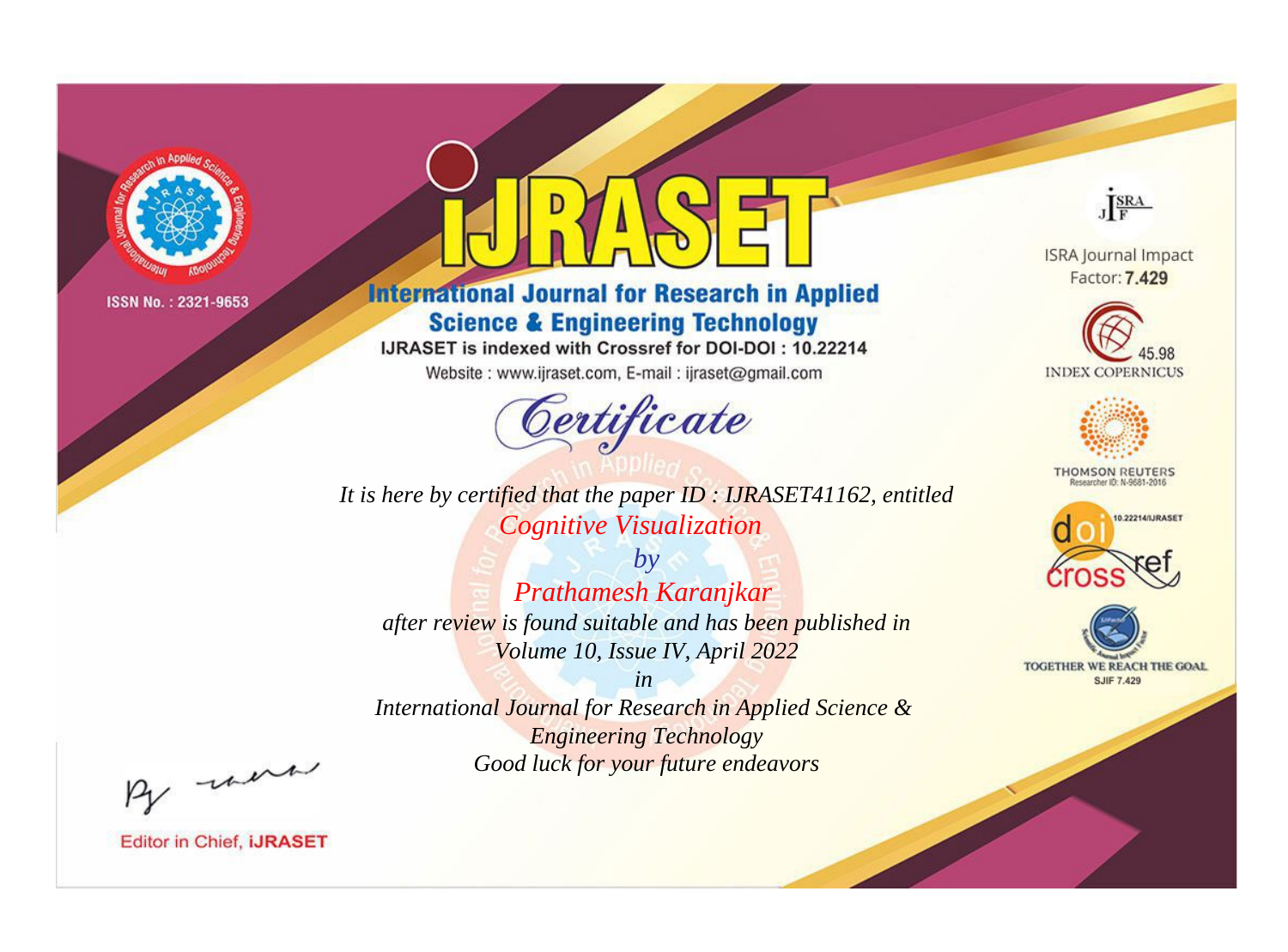

# **International Journal for Research in Applied Science & Engineering Technology**

IJRASET is indexed with Crossref for DOI-DOI: 10.22214

Website: www.ijraset.com, E-mail: ijraset@gmail.com



**ISRA Journal Impact** 

JERA

Factor: 7.429





**THOMSON REUTERS** 



TOGETHER WE REACH THE GOAL **SJIF 7.429** 

*It is here by certified that the paper ID : IJRASET41162, entitled Cognitive Visualization*

*by Viraj Patil after review is found suitable and has been published in Volume 10, Issue IV, April 2022*

*in* 

*International Journal for Research in Applied Science & Engineering Technology Good luck for your future endeavors*

By morn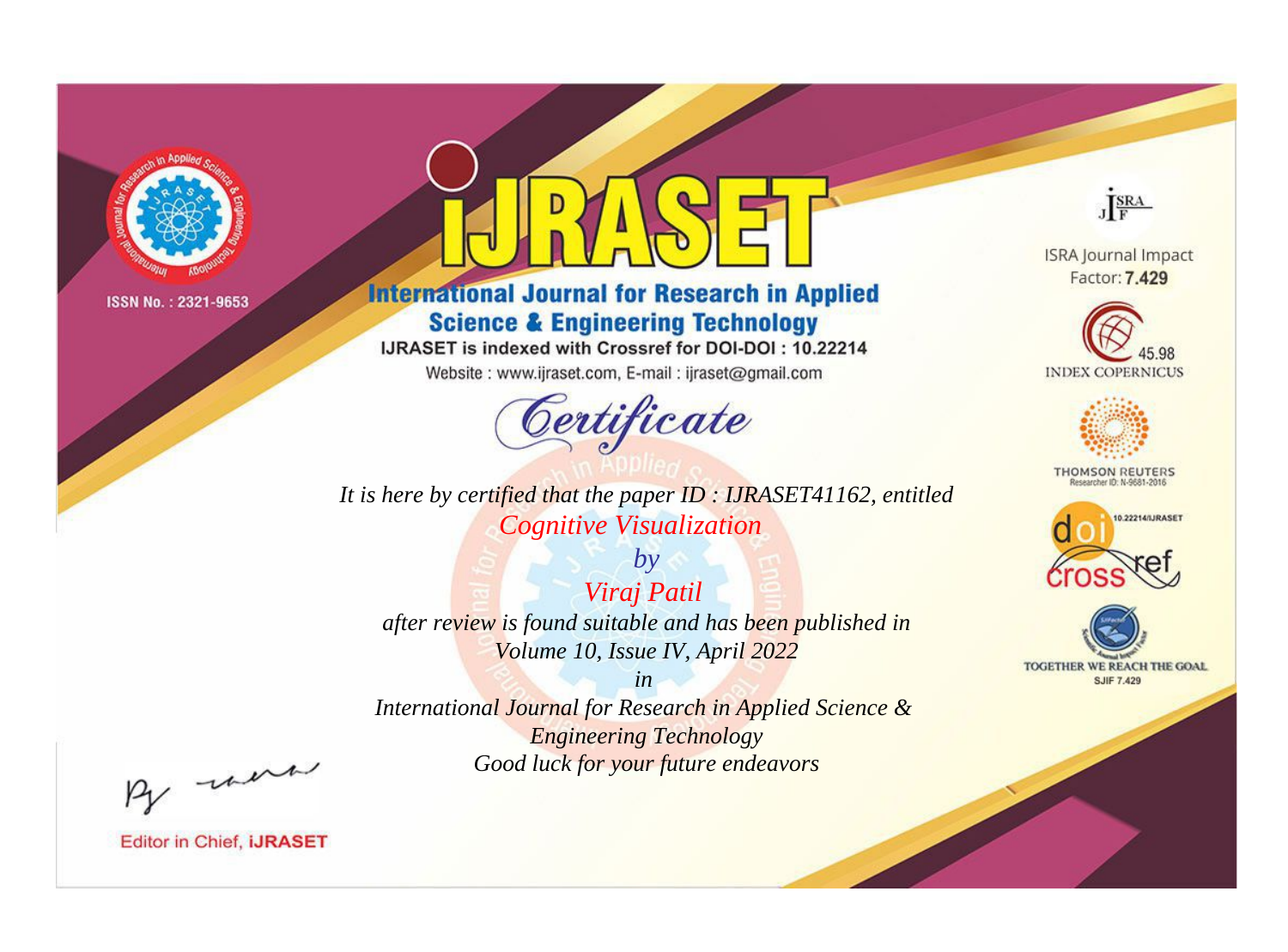

# **International Journal for Research in Applied Science & Engineering Technology**

IJRASET is indexed with Crossref for DOI-DOI: 10.22214

Website: www.ijraset.com, E-mail: ijraset@gmail.com



*It is here by certified that the paper ID : IJRASET41162, entitled Cognitive Visualization*

*by Shrikant Gupta after review is found suitable and has been published in Volume 10, Issue IV, April 2022*

*in International Journal for Research in Applied Science & Engineering Technology Good luck for your future endeavors*



**ISRA Journal Impact** Factor: 7.429





**THOMSON REUTERS** 





By morn